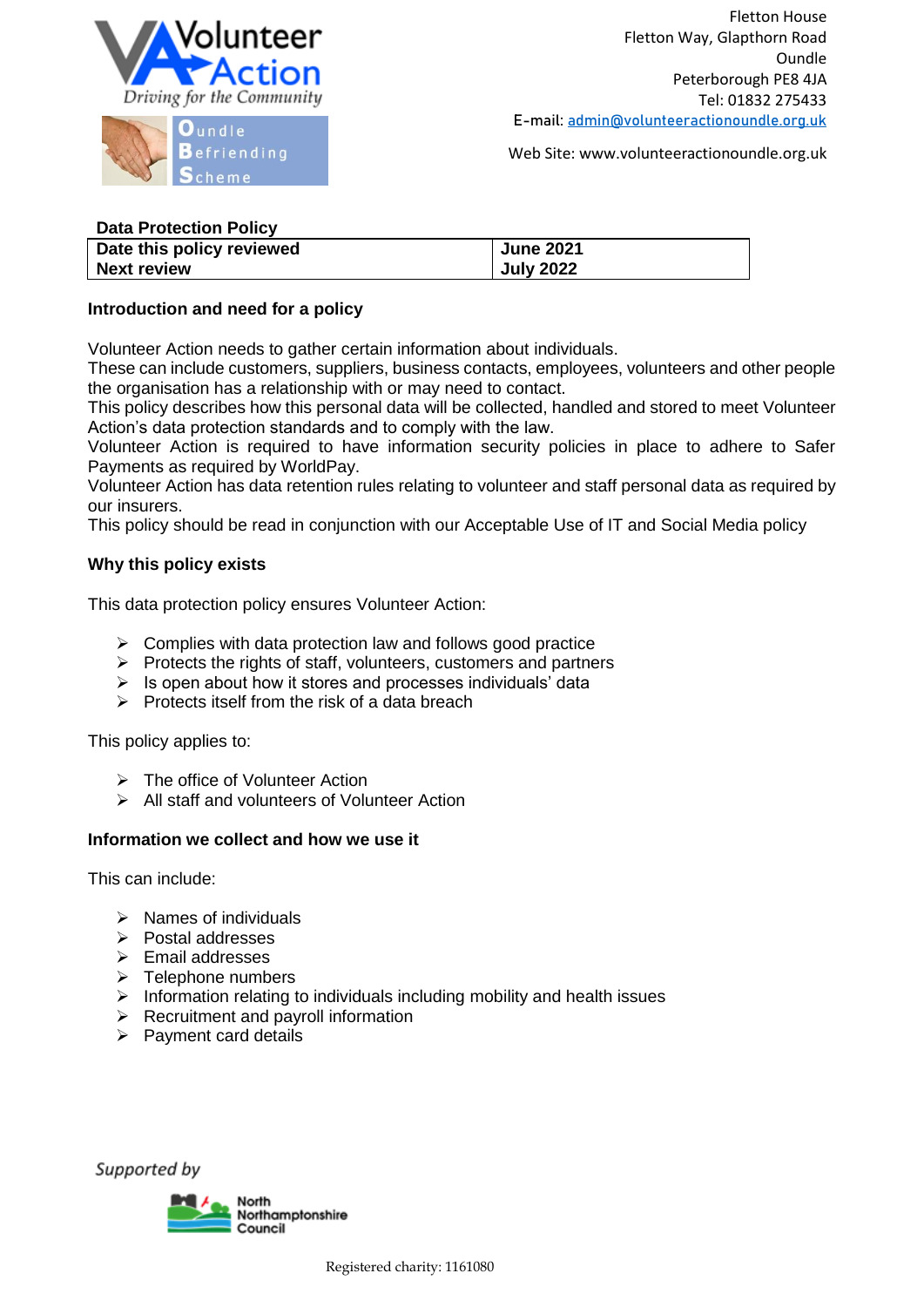We may use it to:

- $\triangleright$  Process donations and claim gift aid
- $\triangleright$  Provide our services
- $\triangleright$  Administer volunteering
- $\triangleright$  Keep employment records
- $\triangleright$  Invite you to participate in surveys
- $\triangleright$  Take payments

#### **How we collect information**

We may collect information:

- $\triangleright$  By phone
- $\triangleright$  By filling in application/membership forms or gift aid agreements
- $\triangleright$  By referrals from other agencies

We will always confirm these details with you personally by phone and occasionally by a home visit

#### **The legal basis for using personal data**

- $\triangleright$  In some cases we may have your specific consent
- $\triangleright$  In general, we process personal information on the 'legitimate interests' basis. We would not be able to provide the services we offer without this information.

#### **General staff and volunteer guidelines**

- $\triangleright$  The only people to access data covered by this policy will be those who need it for their work.
- $\triangleright$  Access to different systems and databases is granted by the manager only as needed and will always be controlled by personal logins and passwords
- $\triangleright$  Access rights will be disabled as soon as someone leaves
- $\triangleright$  Data will not be stored informally in particular NEVER write down payment card information. It must be input directly on the screen only.
- $\triangleright$  Staff and volunteers must NEVER share login details with anyone
- $\triangleright$  When access to confidential information is required (outside of the normal practice) staff and volunteers will refer to the Volunteer Action manager or Deputy Manager.
- $\triangleright$  Employees and volunteers must keep all data secure, by taking sensible precautions and following this policy.
- Personal data will not be disclosed to unauthorised people, either within Volunteer Action or externally.

A breach of the data protection regulations or failure to adhere to Volunteer Action's policies could have serious repercussions for Volunteer Action and for anyone found to be responsible. It may be treated as a serious disciplinary matter and may result in the termination of employment or of our volunteering agreement with you. Any such breach must be brought to the attention of the manager.

# **Data Storage**

These rules describe how and where data will be safely stored.

 $\triangleright$  When data is stored on paper, it will be kept in a secure place where unauthorised people cannot see it. This also applies to data that is usually stored electronically but has been printed out for some reason.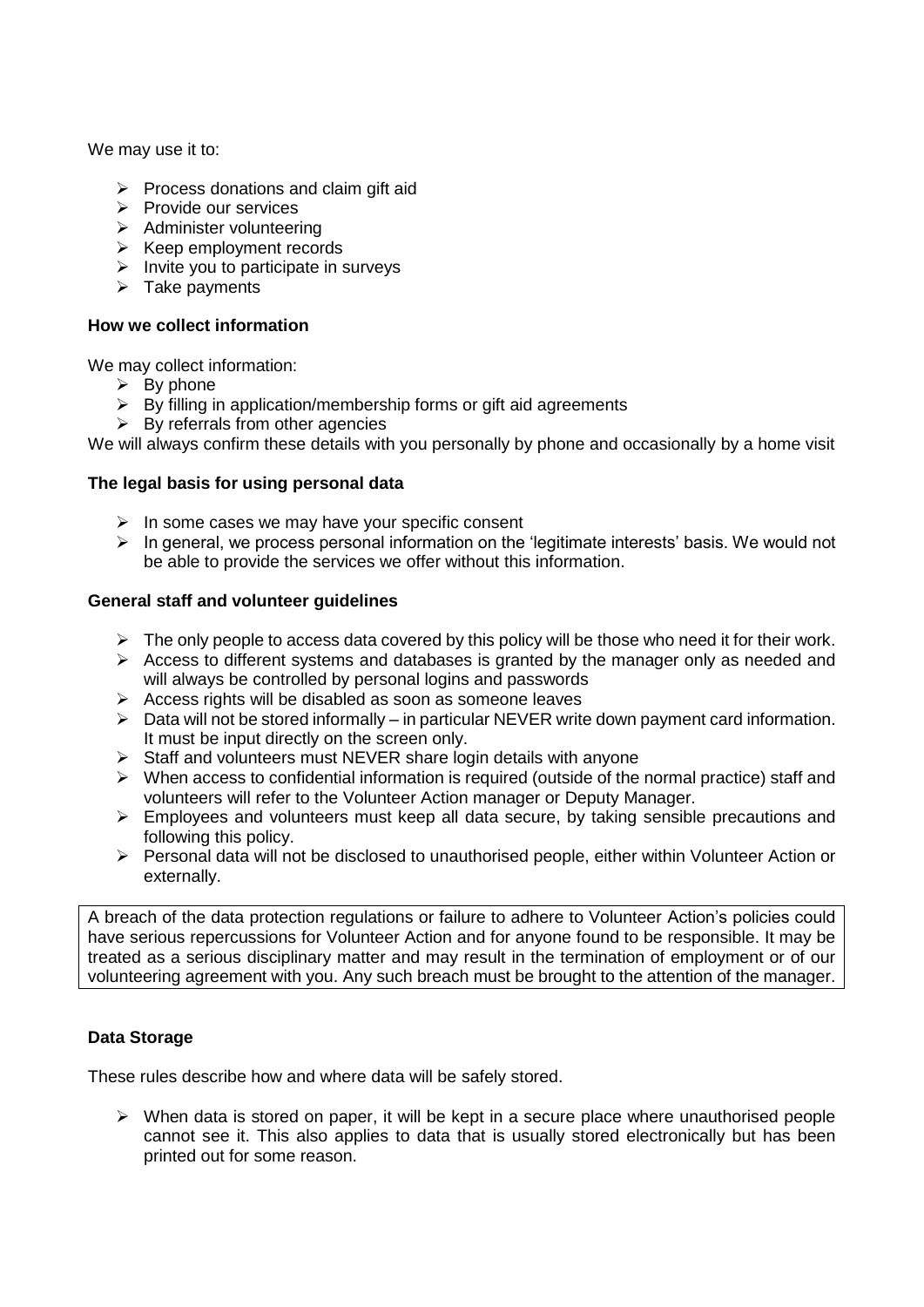- $\triangleright$  Data printouts will be shredded and disposed of securely when no longer required. This includes information sent to volunteers that is essential to their role.
- $\triangleright$  If data is stored on removable media (like a CD or DVD), these will be kept locked away securely when not being used.
- $\triangleright$  Data will only be stored on designated drives and servers.
- $\triangleright$  Data will be backed up frequently and the backups will be tested regularly.
- $\triangleright$  Data will never be saved directly on to mobile devices unless those devices stay within a secure office environment or the data is deleted as soon as the data is no longer required a drive plan for example.
- $\triangleright$  All servers and computers containing data will be protected by approved security software and a firewall.
- $\triangleright$  Volunteer drivers are reminded on every occasion that they receive information regarding a drive that they must destroy the information after use.
- $\triangleright$  Personal data will never be shared informally. All volunteers and staff are required to sign a confidentiality agreement before commencing their role. Appendix 1
- $\triangleright$  Financial records will be kept for a period of 7 years
- $\triangleright$  Payment card details will NEVER be stored on VA systems
- $\triangleright$  We monitor compliance with the 12 requirements of PCI DSS annually
- $\triangleright$  Personal information relating to service users will be kept for a period not exceeding 36 months from the time the individual last uses the service.
- $\triangleright$  Personal information relating to service providers and staff will be kept as long as is required by our insurers relating to our safeguarding cover. This can result in information being kept for up to 15 years after an individual leaves.
- $\triangleright$  Exceptions to this will be:
	- $\circ$  where we believe there may be future contact regarding a complaint or accident etc.
	- o HMRC requires gift aid declarations to be for 6 years

# **Data accuracy**

- $\triangleright$  The law requires Volunteer Action to take reasonable steps to ensure data is kept accurate and up to date.
- $\triangleright$  It is the responsibility of all employees who work with data to take reasonable steps to ensure this, for instance, by confirming customers' details when they call and making corrections as soon as inaccuracies are discovered.
- $\triangleright$  Data will be kept in as few places as necessary. Staff will not create any unnecessary additional data sets.

# **An individual's rights**

- $\triangleright$  To request access to a copy of the personal information we hold, together with why we use it, who we share it with and how long we keep it
- $\triangleright$  To object to the processing of personal information
- $\triangleright$  To withdraw consent at any time
- $\triangleright$  To ask for changes to improve accuracy and completeness
- $\triangleright$  To delete personal information where it is no longer needed or there is no longer a lawful basis for keeping it
- $\triangleright$  To ask for your personal information in an electronic format which can be easily transferred
- $\triangleright$  To restrict the personal information where we have been asked for it to be erased or there has been an objection
- $\triangleright$  To not be the subject of automated decision-making

The manager will aim to provide the relevant data within 14 days. Volunteer Action would not normally make a charge to process a request unless a significant resource was required.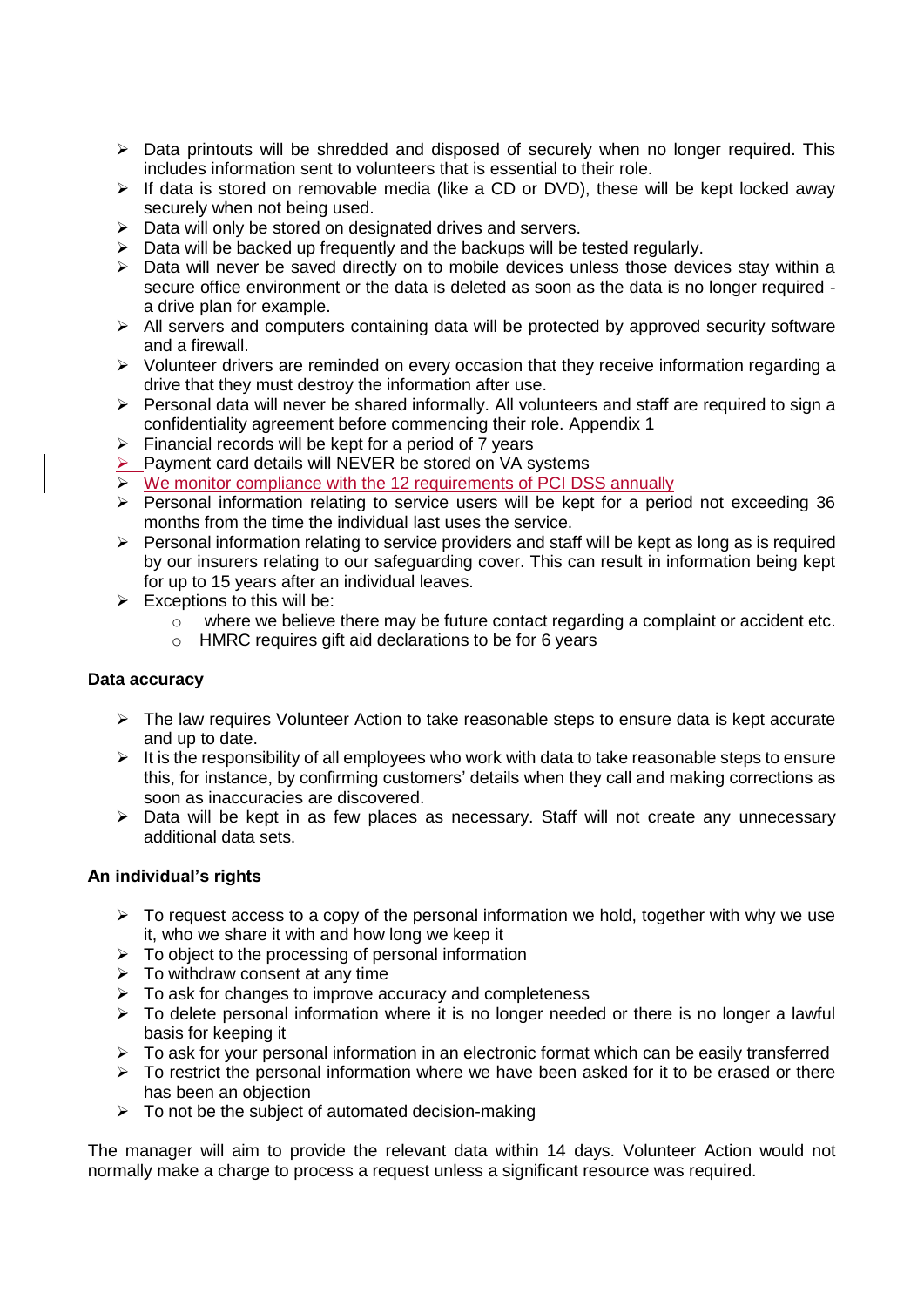The identity of anyone making a subject access request will always be verified before any information is given.

### **Disclosing data for other reasons**

In certain circumstances, the Data Protection Act allows personal data to be disclosed to law enforcement agencies without the consent of the data subject. Under these circumstances, Volunteer Action will disclose requested data. However, the manager of Volunteer Action will ensure the request is legitimate, seeking assistance from the Board of Trustees and from Volunteer Action's legal advisors where necessary.

Data security breaches are covered in our separate operational Risk Assessment which is reviewed annually.